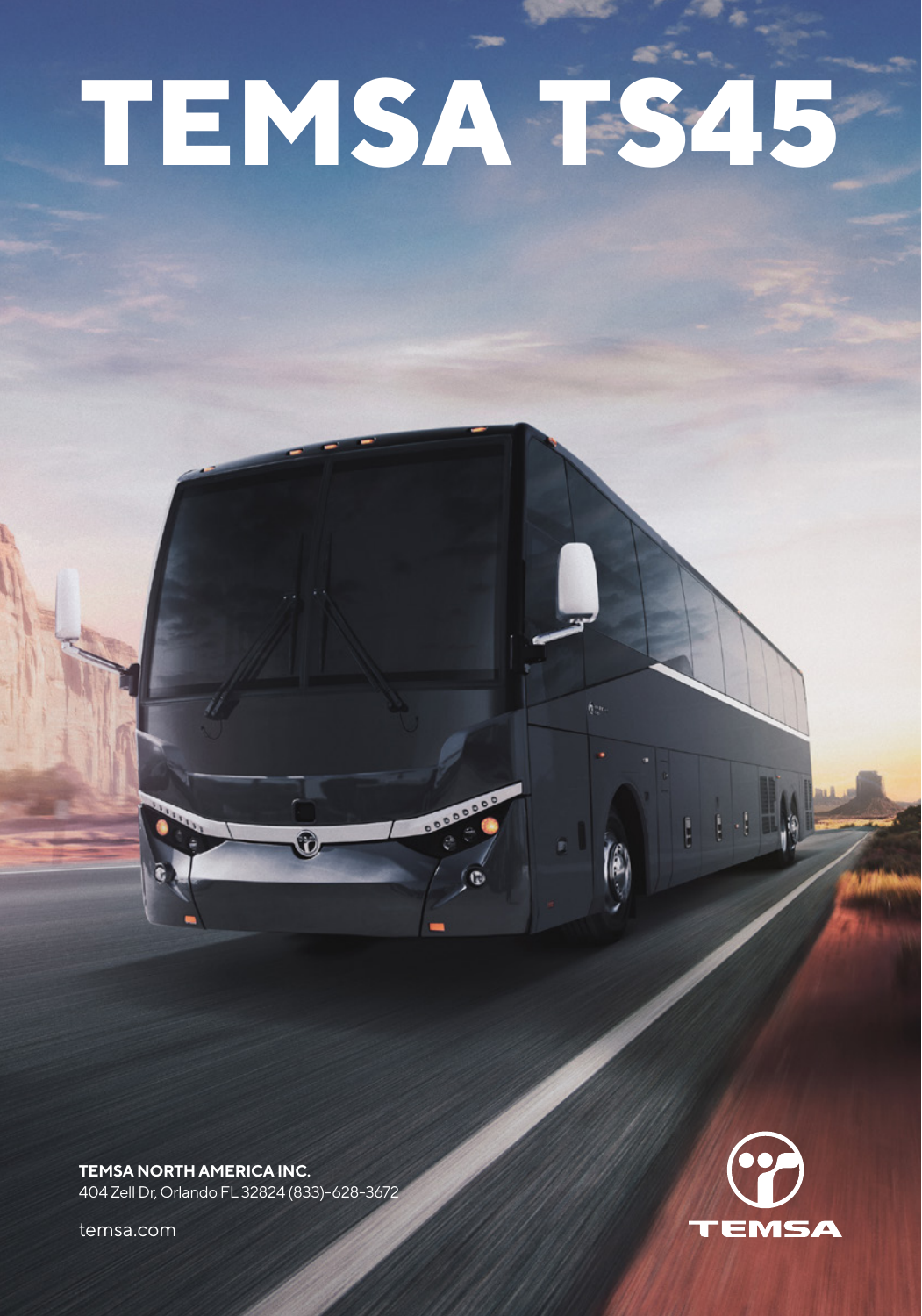



# **EXPERIENCE THE ALL-NEW TS45**

The new TS45 is redesigned to provide the ultimate travel experience for both over-the-road and intercity trips. A new aerodynamic design and proven driving characteristics offer a comfortable ride while keeping fuel economy in focus.

With high quality and state-of-the-art technology, the TS45 is proven for North American highways and is ready to excel in the next level of passenger transportation.

# **SAFETY IS OUR NUMBER ONE PRIORITY**

Bendix® Wingman® Fusion™ is now being offered on the redesigned TS45 adding to the comprehensive list of driver assistance safety systems (ABS, ATC, RSC, ESC). The existing lane departure warning system, tire pressure monitoring system, 3-point safety belts, tempered-laminated side windows, and the high level of structural integrity round out the standard safety line-up.

Now the TS45 offers improved visibility with enlarged windshields and side glass which makes safer travel and better sightseeing for both the driver and passengers.

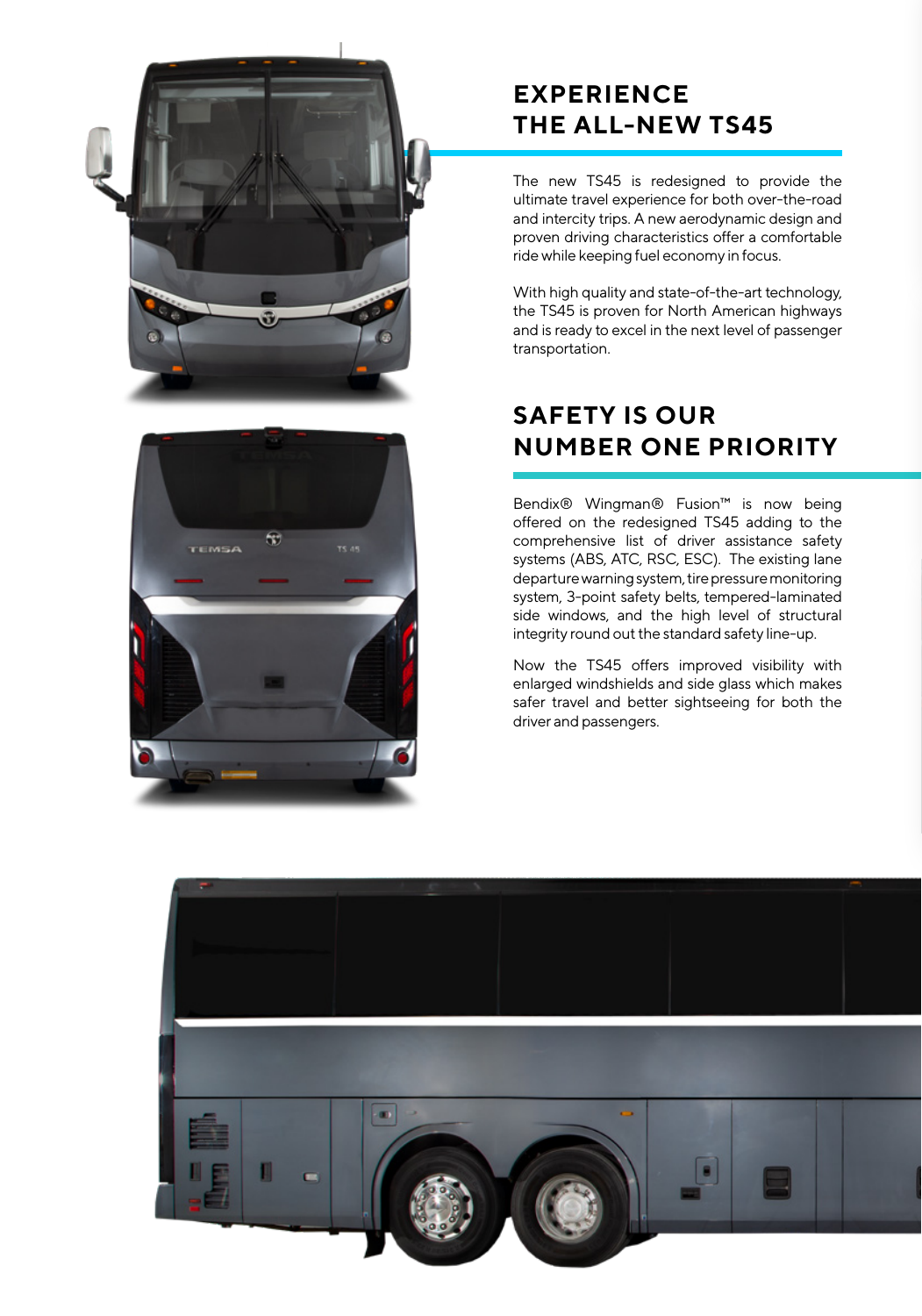





The TS45 offers numerous standard features paired with thoughtful upgrades to ensure maximized value and operating margins. One of the focus areas for the redesigned TS45 is reducing the service and maintenance intervals for lower TCO (total cost of ownership).

The new generation multiplex system supports the CAN communication for more reliability while Temsa's tool-free concept together with the three-piece bumpers, new filter systems, digital cluster and improved electronic structure (KIBES 5) assists to minimize downtime and keep operating costs low.

# **LONG LIFE EXPECTANCY WITH MORE OFFERING**

The TS45 is designed and manufactured with a monocoque integral structure to ensure a long life expectancy to keep you on the road longer. The high-capacity HVAC system ensures ultimate cooling and heating features even under extreme weather conditions for maximized passenger comfort.

Sit back and relax in reclining seats while enjoying the new infotainment multimedia system with up to six monitors. Feel the smooth ride quality with our advanced air suspension system with airbags & Koni shock absorbers that accompany front independent suspension to ensure an unforgettable travel experience.